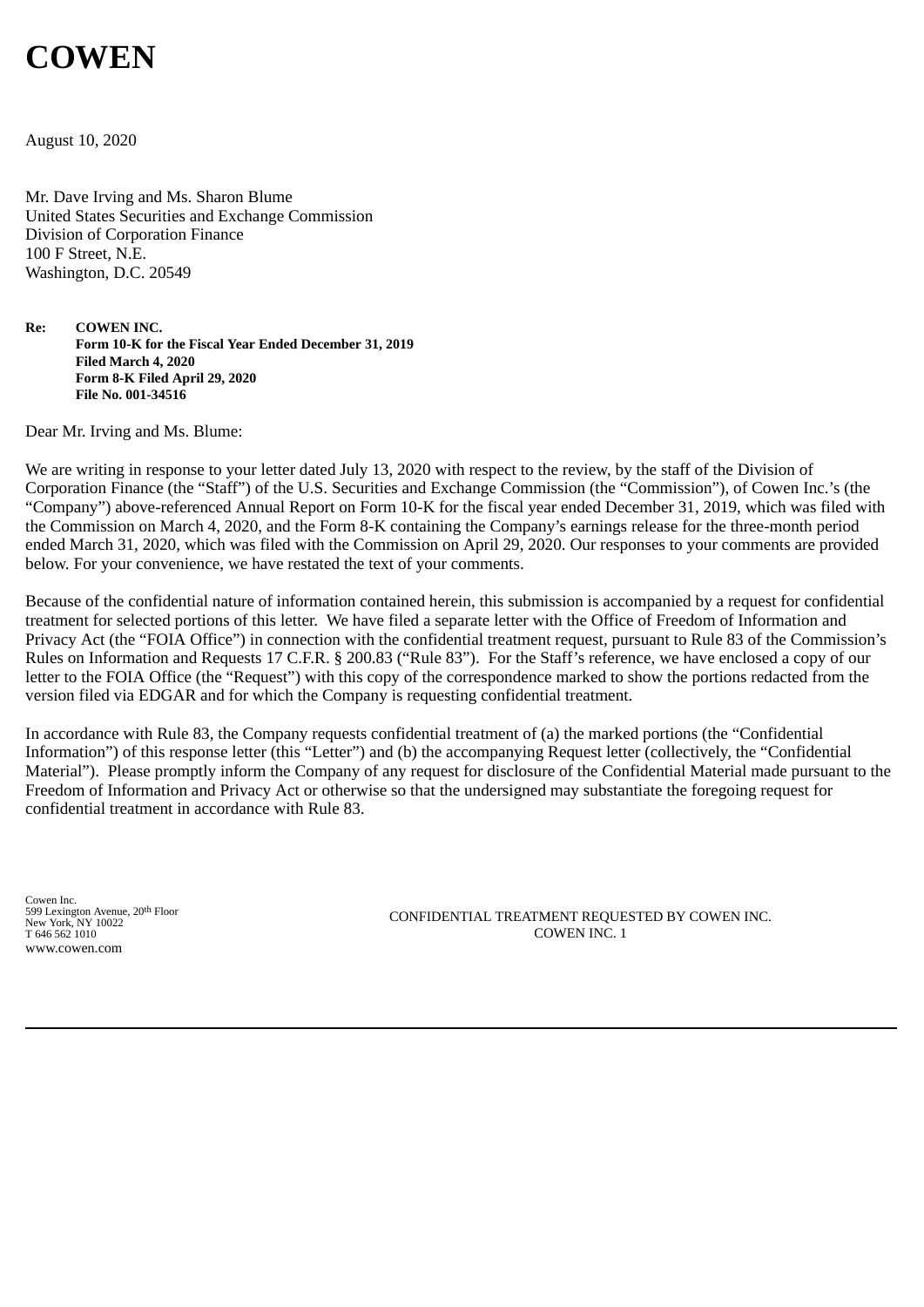In accordance with Rule 83, this Letter has also been clearly marked with the legend "CONFIDENTIAL TREATMENT REQUESTED BY COWEN INC." and each page is marked for the record with the identifying numbers and code "COWEN INC. 1" through "COWEN INC. 7."

## **Form 8-K filed April 29, 2020 Exhibit 99.1**

## **Appendix: Non-GAAP Financial Measures, page 9**

1. Please tell us in more detail how you use Economic Income (Loss), Economic Operating Income (Loss), Economic Income (Loss) Revenues and the related per share amounts to measure your consolidated operating performance. Include a discussion of the reasons why you believe each of these measures are useful to investors.

### *Response:*

The Company believes that each of Economic Income (Loss), Economic Operating Income (Loss) and related per share amounts as well as Economic Income (Loss) Revenues provide investors and analysts with important key financial performance indicators that are utilized by the Company's management to assess the performance of the Company's consolidated operations and business segments, to make decisions about capital allocation, compensation and recruiting as well as to set corporate strategy and assess the overall effectiveness of senior management. Accordingly, these non-GAAP financial measures provide investors and analysts an opportunity to see the Company as viewed by the Company's Chief Executive Officer and management, to assess the Company with the same metrics that the Company's Chief Executive Officer and management utilizes internally and to enable comparison to peers with similar financial measures. Such information is presented consistently with prior periods.

Economic Income (Loss) is a pre-tax measure that (i) includes management reclassifications, (ii) eliminates the impact of consolidation of Consolidated Funds and excludes (a) goodwill and intangible impairment, (b) certain other transaction-related adjustments and/or reorganization expenses and (c) certain costs associated with debt.

Economic Operating Income (Loss) is Economic Income (Loss) before depreciation and amortization expenses.

Economic Income (Loss) Revenue consists of the revenue component of Economic Income (Loss) and Economic Operating Income (Loss).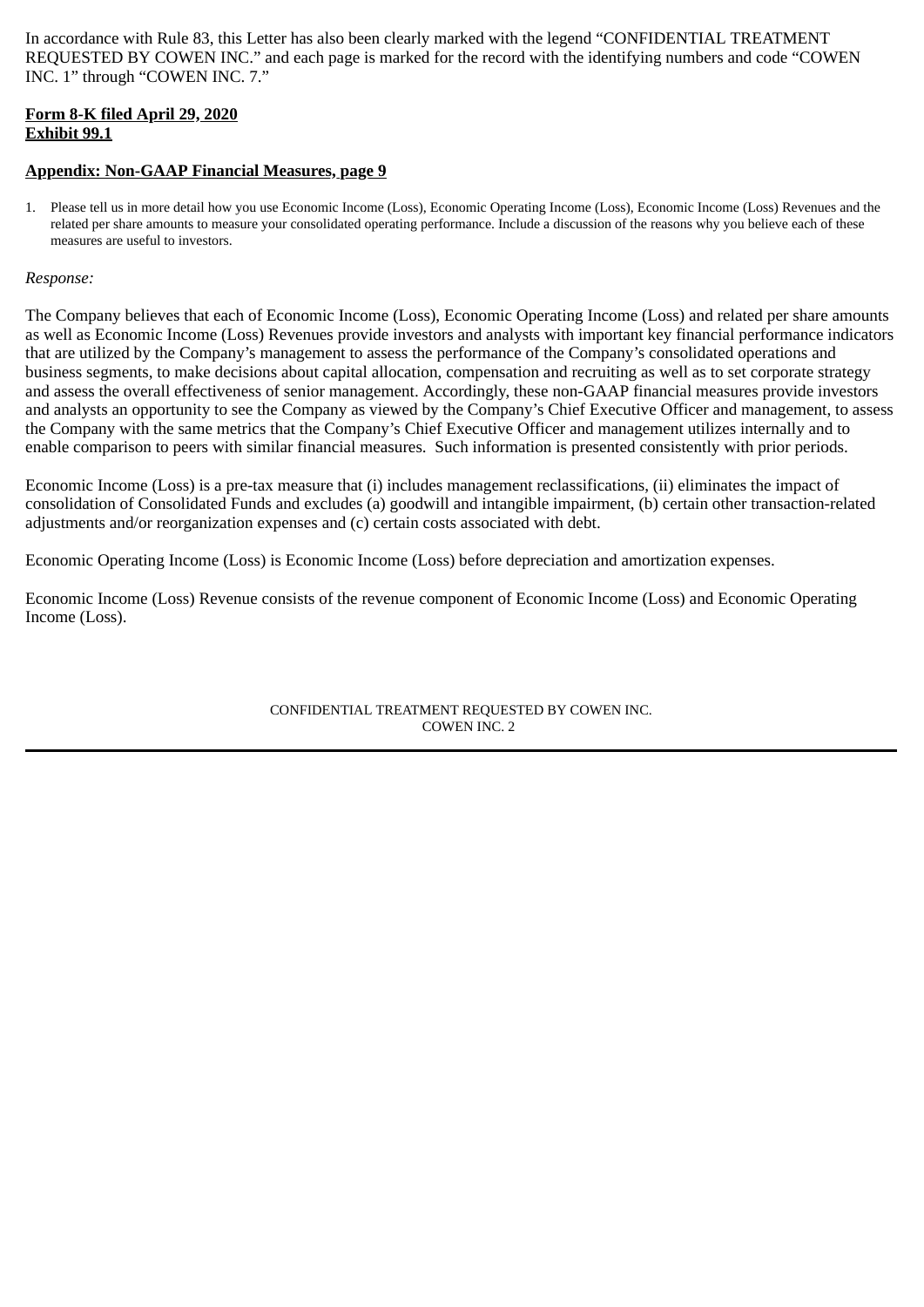The Company has received feedback from investors and analysts that the Company's financials are complex and that its financial performance can be difficult to understand; accordingly, the Company has historically provided the above non-GAAP financial measures to its investors and analysts through its public filings and the Company understands that its investors and analysts find Economic Income (Loss), Economic Operating Income (Loss) and related per share measures as well as Economic Income (Loss) Revenue helpful in analyzing the Company's performance and in comparing the Company's financial performance to that of its peer companies and competitors. The Company believes that its non-GAAP financial measures are to be viewed in addition to, and not in lieu of, the Company's reported GAAP results and are regarded as supplemental to its GAAP financial results.

Beginning with the Form 8-K containing the Company's earnings release for the three-month and six-month periods ended June 30, 2020 filed with the Commission on July 28, 2020 and the Company's Quarterly Report on Form 10-Q for the three and sixmonth periods ended June 30, 2020 filed with the Commission on July 30, 2020, the Company has added enhancements to the disclosure of the Company's non-GAAP financial measures based on the discussion provided above

## **Unaudited Reconciliation of US GAAP and Economic Revenue for the Three Months Ended March 31, 2020, page 11**

2. It appears that many of the adjustments you make to GAAP revenue when calculating Economic Income revenue are to reclassify amounts from other income statement line items to revenue. For example, income (loss) from proprietary trading has been reclassified from other income to revenue. Additionally, gross interest expense for net securities borrowed and securities loaned activities has been reclassified to revenue. Please explain to us why you believe it is appropriate to characterize these amounts and any similar "other adjustments" as revenue for non-GAAP purposes when they not recognized as revenue under GAAP.

## *Response:*

As the Company noted above in its response to the first comment received from the Staff, the Company believes that its non-GAAP financial measures provide investors and analysts with the key financial performance indicators that the Company's Chief Executive Officer and management utilize to assess the performance of the Company's consolidated operations and business segments, to make decisions about capital allocation, compensation and recruiting as well as to set corporate strategy and to enable comparison to peers with similar financial measures. The specific adjustments noted by the Staff as reclassifying income statement line items to revenue are intended by the Company to align the Company's revenue with how the Company's Chief Executive Officer views the business. Accordingly, the Company believes that it is appropriate to characterize these amounts and any other similar adjustments as revenue for non-GAAP purposes because such amounts are intended as a supplemental financial measure to its GAAP presentation of revenues, which we have historically included in our public filings in an effort to provide our investors and analysts with further insight into our GAAP financial measures. More specifically, the Company believes that the above-mentioned adjustments to GAAP revenue when calculating Economic Income (Loss) Revenues provide an aggregated view of all income generating activities conducted by the Company. The Company enhancements to its disclosures of non-GAAP financial measures to better present the reclassifications that occur in its non-GAAP financial measures in its public filings beginning with the Company's Form 8-K containing the Company's earnings release for the three-month and six-month periods ended June 30, 2020 filed with the Commission on July 28, 2020 and the Company's Quarterly Report on Form 10-Q for the three and six-month periods ended June 30, 2020 filed with the Commission on July 30, 2020.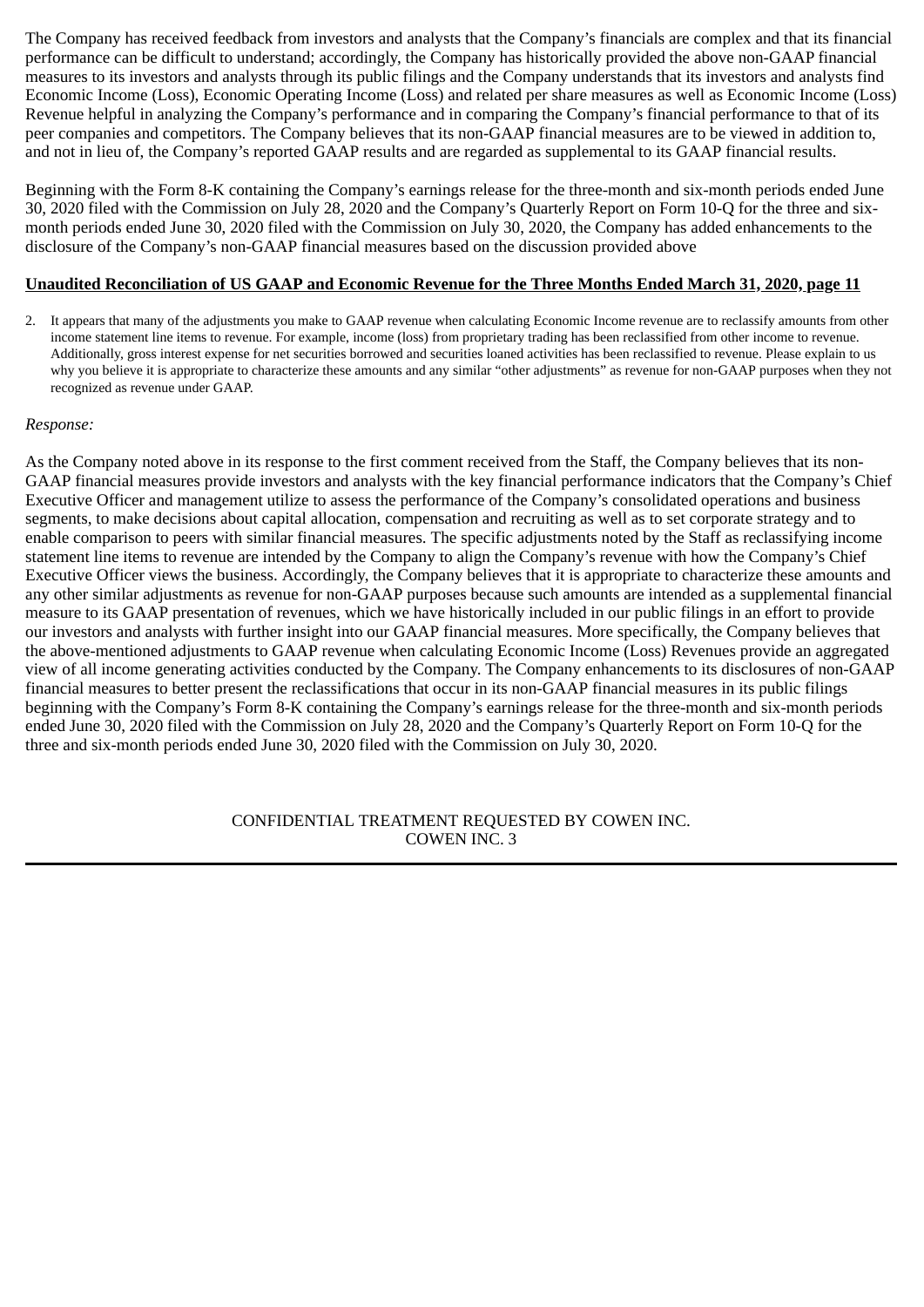The Company would also like to address the Staff's question on the specific adjustments noted in its second comment regarding (i) reclassification of income (loss) from proprietary trading from other income to revenue, (ii) gross interest expense for net securities borrowed and securities loaned activities reclassification to revenue and (iii) any similar "other adjustments" as revenue for non-GAAP purposes when they not recognized as revenue under GAAP.

- i. The Company's reclassification of income (loss) from proprietary trading from other income to revenue is meant to provide investors and analysts with a view of the Company's revenues consistent with the Company's peer group and competitors. Most of the Company's peers and competitors report Principal Transaction Revenue, net or Trading Revenue, net as a component of revenue in their GAAP financial statements. The Company's reclassification of income (loss) from proprietary trading to investment income is intended to provide (a) investors and analysts with a financial measure supplemental to the Company's GAAP presentation and (b) further insight into the performance of the income (loss) generated from investing the Company's capital in various strategies.
- ii. The Company's reclassification of gross interest expense for net securities borrowed and securities loaned activities from Interest and Dividend Revenue and Interest and Dividend Expense to Brokerage Revenue is not meant to depict non-revenue items as revenue, but rather to provide an aggregated view of the net interest income of the Company's securities finance business. The Company's securities finance business operates on a matched book basis. The performance of this business is measured by the net interest income position of the business by the Company. The Company intends its presentation of net interest income to provide (a) investors and analysts with a financial measure supplemental to the Company's GAAP presentation and (b) further insight into the performance of the Company's securities finance business.
- iii. Carried interest, which the Company applies an equity ownership model under ASC 323, is recorded in other income (loss): net gains (losses) on securities, derivatives and other investments for GAAP and is shown as part of incentive income for Economic Income (Loss) Revenues. The Company believes this is a presentation reclassification to holistically present incentive-based income earned from its investment management businesses in a single line item that would otherwise be shown separately due to the distinction between the accounting under ASC 606 and ASC 323. Please note that this is a separate adjustment than the recognition of incentive fees under ASC 606 as noted by 3(a) in the Staff comment below. The Company is not altering the timing of revenue recognition based on the applicable ASC guidance for this specific adjustment. The Company intends its presentation of net gains (losses) on securities, derivatives and other investments as part of incentive income to provide (a) investors and analysts with a financial measure supplemental to the Company's GAAP financial measures and (b) further insight into the performance of the Company's investment management businesses.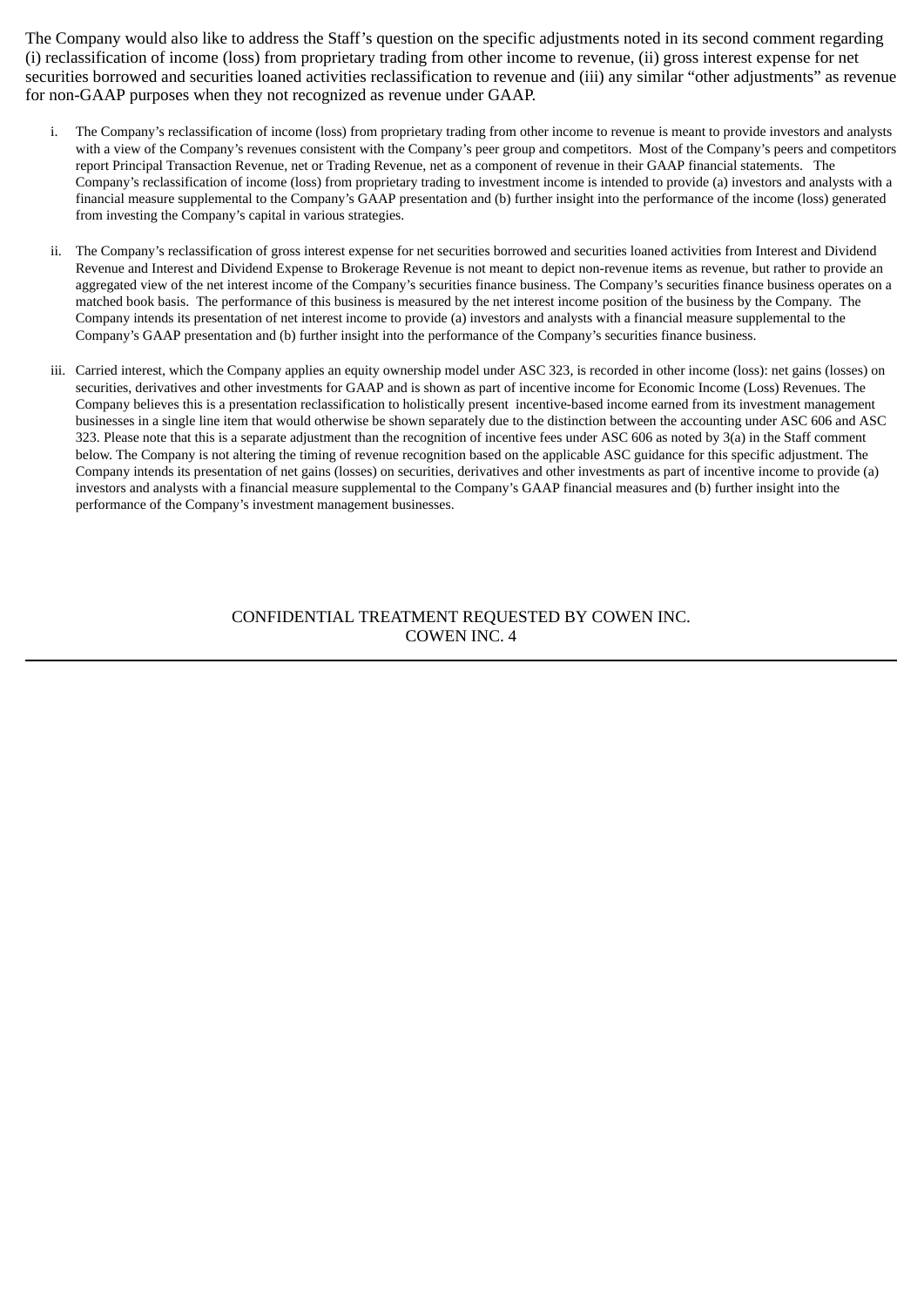3. We note the adjustments to a) recognize incentive fees during periods when the fees are not yet crystalized b) recognize startup costs of a fund over the expected life of a fund and c) recognize retainer fees related to investment banking activities earned during the period that would otherwise be deferred until closing. Please tell us how you considered the guidance in the Division's Non-GAAP C&DI 100.04 when determining the appropriateness of your presentation. Specifically, explain to us how you considered whether your non-GAAP measure includes individually tailored revenue recognition and measurement methods that could violate Rule 100(b) of Regulation G.

*Response:*

[\*\*\*]

# **Form 10-K for the Fiscal Year Ended December 31, 2019**

# **Item 7. Management's Discussion and Analysis of Financial Condition and Results of Operations Results of Operations, page 35**

4. We note you had material 'net gains (losses) on securities, derivatives and other investments' and 'net realized and unrealized gains (losses) on investments and other transactions' in the periods presented. Please revise future filings to disclose the underlying causes for material changes in these line items from period-to-period. For example, consider expanding your disclosure to include the specific investment strategies, industries or issuers to which the net gains (losses) on securities, derivatives and other investments relate. Similarly, for your Consolidated Funds, consider disclosure identifying any specific funds performance contributing to net realized and unrealized gains (losses) on investments and other transactions. Show us what your disclosure will look like in your response. Refer to SEC Release 33-8350.

\_\_\_\_\_\_\_\_\_\_\_\_\_\_\_\_\_\_\_\_\_\_\_\_\_ \*\*\* - Information omitted and provided under separate cover to the Staff pursuant to Rule 83.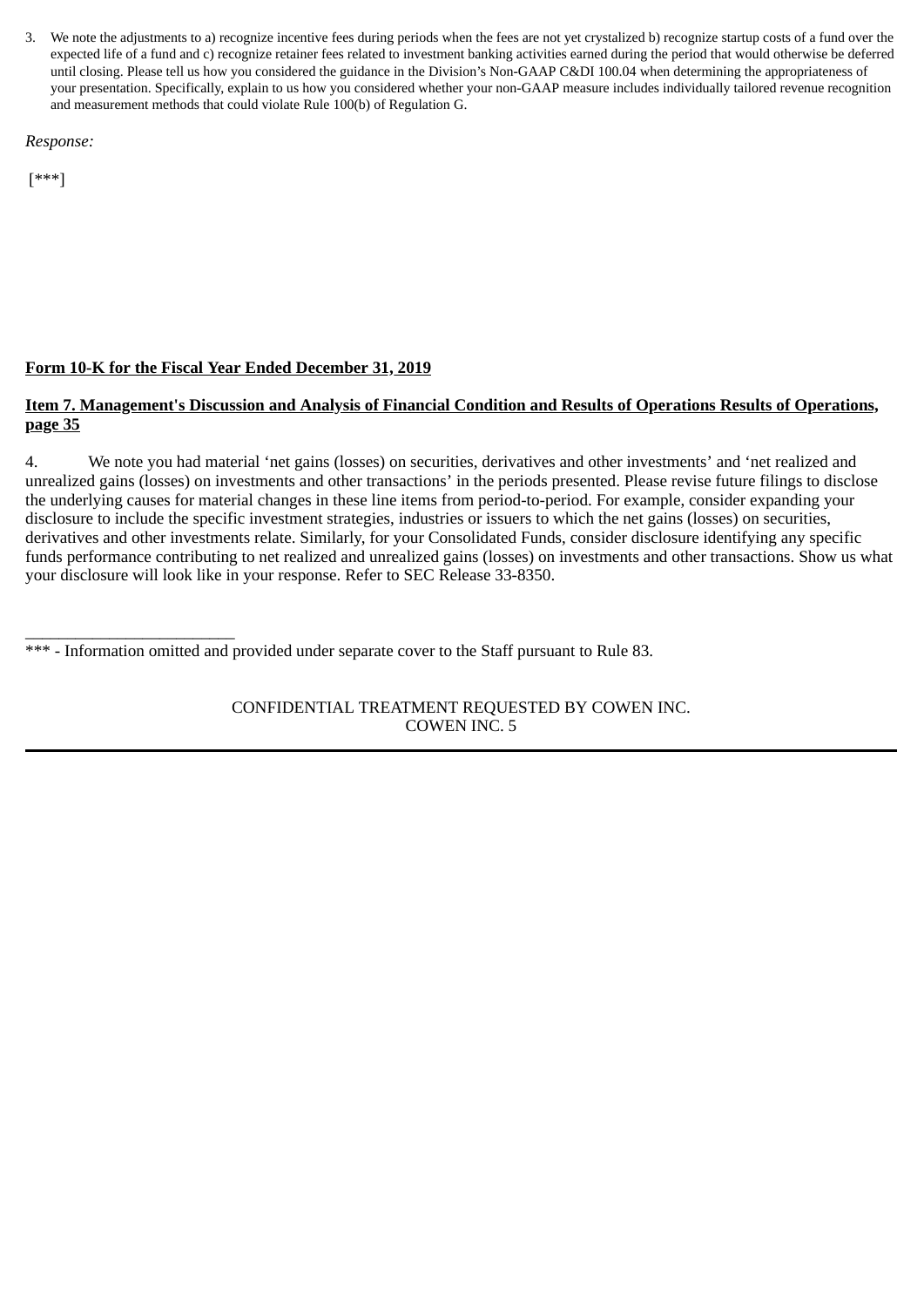#### *Response:*

The Company has carefully reviewed the guidance in SEC Release 33-8350 and considered the Staff's request to revise future filings to disclose the underlying causes for material changes in these material 'net gains (losses) on securities, derivatives and other investments' and 'net realized and unrealized gains (losses) on investments and other transactions' in the periods presented from period-to-period. The Company has reflected the requested revisions in its public filings beginning with the Company's Quarterly Report on Form 10-Q for the three and six-month periods ended June 30, 2020 filed with the Commission on July 30, 2020.

The Company has attached the disclosures relating to the material 'net gains (losses) on securities, derivatives and other investments' and 'net realized and unrealized gains (losses) on investments and other transactions' included in Item 2. Management's Discussion and Analysis of Financial Condition and Results of Operations in the Company's form 10-Q for the three and six months ended June 30, 2020 filed with the Commission on July 30, 2020, attached hereto as Appendix A.

We appreciate the Staff's attention to the Company's filings and the opportunity to provide the foregoing responses to the Staff's comments. Should you have any questions concerning the foregoing, please do not hesitate to call me at (212) 845-7919.

Sincerely,

/s/ Stephen Lasota Stephen Lasota Chief Financial Officer Cowen Inc.